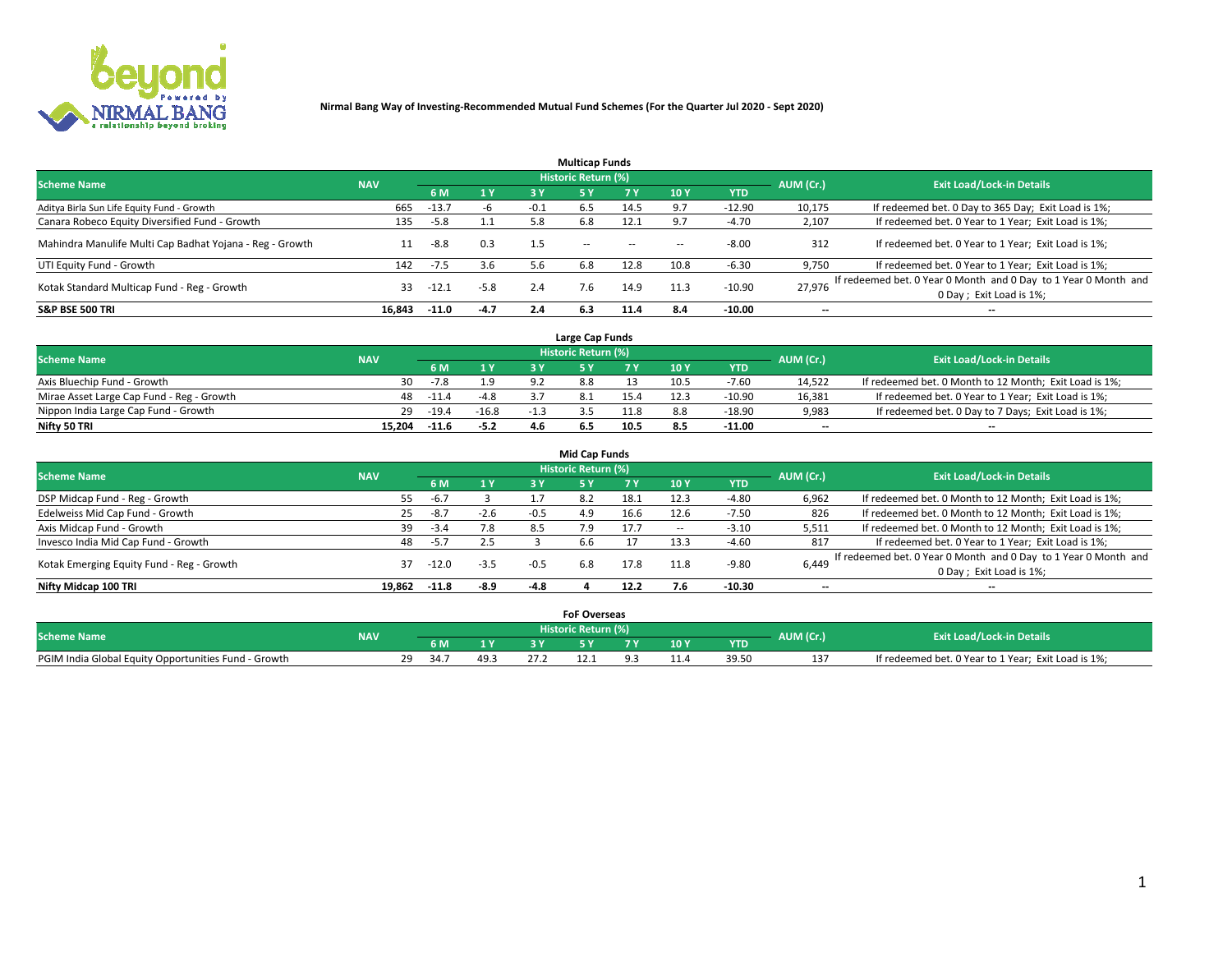

| Large & Midcap                                   |            |         |        |     |                     |      |      |            |                          |                                                      |  |  |  |  |
|--------------------------------------------------|------------|---------|--------|-----|---------------------|------|------|------------|--------------------------|------------------------------------------------------|--|--|--|--|
| <b>Scheme Name</b>                               | <b>NAV</b> |         |        |     | Historic Return (%) |      |      |            | AUM (Cr.)                | <b>Exit Load/Lock-in Details</b>                     |  |  |  |  |
|                                                  |            | 6 M     | 1 Y    | 3 Y |                     | 7 V  | 10Y  | <b>YTD</b> |                          |                                                      |  |  |  |  |
| Mirae Asset Emerging Bluechip Fund - Growth      | 54         | $-8.0$  | 2.5    | 4.9 |                     | 22.9 | 18.  | -6.70      | 9,834                    | If redeemed bet. 0 Year to 1 Year; Exit Load is 1%;  |  |  |  |  |
| Canara Robeco Emerging Equities - Growth         | 91         |         | $-0.5$ |     | 8.5                 | 21.2 | 15.3 | $-5.70$    | 5,162                    | If redeemed bet. 0 Year to 1 Year; Exit Load is 1%;  |  |  |  |  |
| Principal Emerging Bluechip Fund - Growth        | 99         | $-9.4$  | $-1.3$ | 0.7 | 7.4                 | 17.7 | 12.4 | $-8.10$    | 1,918                    | If redeemed bet. 0 Day to 365 Days; Exit Load is 1%; |  |  |  |  |
| Invesco India Growth Opportunities Fund - Growth | 32         | $-11.5$ | $-3.1$ | 37  | 6.5                 | 13.3 | 10.3 | $-10.80$   | 2,498                    | If redeemed bet. 0 Year to 1 Year; Exit Load is 1%;  |  |  |  |  |
| Sundaram Large and Mid Cap Fund - Reg - Growth   | 31         | $-15.9$ | $-7.9$ | 1.8 | 6.2                 |      | 8.4  | $-15.10$   | 1,113                    | If redeemed bet. 0 Day to 365 Days; Exit Load is 1%; |  |  |  |  |
| NIFTY Large Midcap 250 TRI                       | 6.746      | $-10.1$ | $-4.1$ |     | 6.9                 | 13.3 | 93   | $-9.10$    | $\overline{\phantom{a}}$ | $- -$                                                |  |  |  |  |

|                                                     |            |         |        | <b>Focused Funds</b>       |      |                          |            |                          |                                                        |
|-----------------------------------------------------|------------|---------|--------|----------------------------|------|--------------------------|------------|--------------------------|--------------------------------------------------------|
| <b>Scheme Name</b>                                  | <b>NAV</b> |         |        | <b>Historic Return (%)</b> |      |                          |            | AUM (Cr.)                | <b>Exit Load/Lock-in Details</b>                       |
|                                                     |            | 6 M     | 1 Y    |                            | 7 V  | 10 Y                     | <b>YTD</b> |                          |                                                        |
| Axis Focused 25 Fund - Growth                       | 28         | $-9.3$  |        |                            | 13.6 | $\overline{\phantom{a}}$ | $-8.60$    | 10.399                   | If redeemed bet. 0 Month to 12 Month; Exit Load is 1%; |
| ICICI Prudential Focused Equity Fund - Ret - Growth | 29         | $-0.7$  | $-0.9$ |                            | 10.5 |                          | 0.40       | 681                      | If redeemed bet. 0 Year to 1 Year; Exit Load is 1%;    |
| SBI Focused Equity Fund - Growth                    | 141        | $-8.5$  | $-0.6$ |                            | 14.8 | 14.2                     | $-8.10$    | 8,962                    | If redeemed bet. 0 Year to 1 Year; Exit Load is 1%;    |
| S&P BSE 500 TRI                                     | 16.843     | $-11.0$ | $-4.7$ |                            |      |                          | -10.00     | $\overline{\phantom{a}}$ | $\hspace{0.05cm} \cdots$                               |

|                              |            |         |         |                     | <b>Small Cap Funds</b> |      |                 |            |           |                                                     |
|------------------------------|------------|---------|---------|---------------------|------------------------|------|-----------------|------------|-----------|-----------------------------------------------------|
| <b>Scheme Name</b>           | <b>NAV</b> |         |         | Historic Return (%) |                        |      |                 |            | AUM (Cr.) | <b>Exit Load/Lock-in Details</b>                    |
|                              |            | 6 M     | 1 Y     |                     |                        |      | 10 <sub>Y</sub> | <b>YTD</b> |           |                                                     |
| HDFC Small Cap Fund - Growth |            | $-16.0$ | $-19.2$ | -4 '                |                        | 11 Q | 8.6             | $-14.00$   | 7,511     | If redeemed bet. 0 Year to 1 Year; Exit Load is 1%; |
| SBI Small Cap Fund - Growth  | 51.        | $-1.7$  |         |                     |                        | 22.6 | 16.4            | $-5.60$    | 3,917     | If redeemed bet. 0 Year to 1 Year; Exit Load is 1%; |
| Nifty Smallcap 100 TRI       | 6.015      | $-19.1$ | $-18.2$ | $-12.8$             | -1.4                   | 8.7  |                 | $-16.00$   | $-$       | $- -$                                               |

| ELSS Schemes (Tax Saving u/s 80-C)           |            |         |        |                            |            |        |                          |            |                          |                                  |  |  |  |
|----------------------------------------------|------------|---------|--------|----------------------------|------------|--------|--------------------------|------------|--------------------------|----------------------------------|--|--|--|
| <b>Scheme Name</b>                           | <b>NAV</b> |         |        | <b>Historic Return (%)</b> |            |        |                          |            | AUM (Cr.)                | <b>Exit Load/Lock-in Details</b> |  |  |  |
|                                              |            | - 6 M   | 1Y     | 73 Y                       | <b>5Y</b>  | 7 Y    | 10 Y                     | <b>YTD</b> |                          |                                  |  |  |  |
| Aditya Birla Sun Life Tax Relief 96 - Growth | 30         | $-7.3$  | 0.5    |                            |            |        | 10.1                     | $-6.60$    | 10,101                   | Nil                              |  |  |  |
| Axis Long Term Equity Fund - Growth          | 45         | $-10.2$ | $-0.3$ | -6.1                       | 7.6        | 16.6   | 14.4                     | $-9.50$    | 20,292                   | Nil                              |  |  |  |
| Canara Robeco Equity Tax Saver Fund - Growth | 65         | $-5.1$  | 0.2    | 5.8                        | 6.8        | 12.8   | 10                       | $-4.60$    | 992                      | Nil                              |  |  |  |
| Invesco India Tax Plan - Growth              | 49         | $-8.5$  | $-1.2$ | -4.1                       |            | 14.6   | 11.3                     | $-7.90$    | 997                      | Nil                              |  |  |  |
| Mirae Asset Tax Saver Fund - Reg - Growth    |            | $-9.7$  | $-0.8$ | 5. 4                       | $\sim$ $-$ | $\sim$ | $\overline{\phantom{a}}$ | $-8.30$    | 3,538                    | Nil                              |  |  |  |
| S&P BSE 200 TRI                              | 5,469      | $-10.8$ | $-4.2$ |                            | 6.6        | 11.5   | 8.6                      | $-10.00$   | $\overline{\phantom{a}}$ | $- -$                            |  |  |  |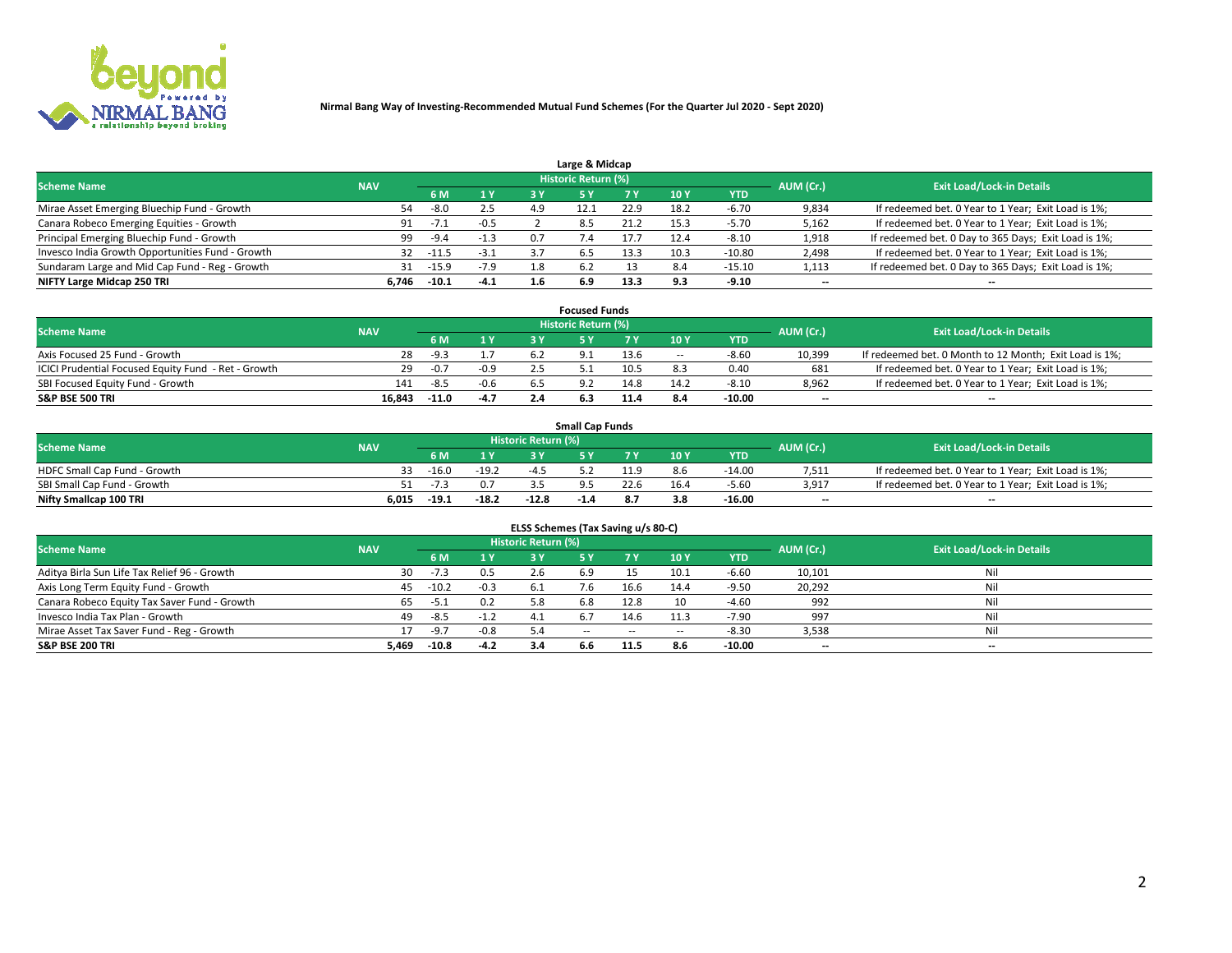

| <b>Solution Oriented</b>                               |            |            |        |                            |     |      |                          |            |                          |                                                                             |  |  |  |  |
|--------------------------------------------------------|------------|------------|--------|----------------------------|-----|------|--------------------------|------------|--------------------------|-----------------------------------------------------------------------------|--|--|--|--|
| <b>Scheme Name</b>                                     | <b>NAV</b> |            |        | <b>Historic Return (%)</b> |     |      |                          |            | AUM (Cr.)                | <b>Exit Load/Lock-in Details</b>                                            |  |  |  |  |
|                                                        |            | <b>6 M</b> | 1 Y    | 73 V                       |     |      | 10Y                      | <b>YTD</b> |                          |                                                                             |  |  |  |  |
|                                                        |            |            |        |                            |     |      |                          |            |                          | If redeemed bet. 0 Year to 1 Year; Exit Load is 3%; If redeemed bet.        |  |  |  |  |
| <b>HDFC Childrens Gift Fund</b>                        | 119        | $-5.8$     | $-1.8$ | 3.2                        |     | 13.2 | 12.2                     | $-4.80$    |                          | 3,022 1 Year to 2 Year; Exit Load is 2%; If redeemed bet. 2 Year to 3 Year; |  |  |  |  |
|                                                        |            |            |        |                            |     |      |                          |            |                          | Exit Load is 1%:                                                            |  |  |  |  |
| Tata Retirement Savings Fund - Moderate Plan - Reg     | 30         | $-6.0$     | 1.5    | 3.4                        | 7.6 | 14.7 |                          | $-5.30$    | 1,087                    | If redeemed bet. 0 Month to 61 Month; Exit Load is 1%;                      |  |  |  |  |
| Tata Retirement Savings Fund - Progressive Plan - Reg  | 29         | $-8.9$     | $-0.7$ | 3.3                        | 8.8 | 14.2 | $\overline{\phantom{a}}$ | $-8.10$    | 728                      | If redeemed bet. 0 Month to 61 Month; Exit Load is 1%;                      |  |  |  |  |
| Tata Retirement Savings Fund - Reg - Conservative Plan | 22         | 2.9        |        | 5.5                        |     | 9.6  | -                        | 3.30       | 138                      | If redeemed bet. 0 Month to 61 Month; Exit Load is 1%;                      |  |  |  |  |
| S&P BSE 200 TRI                                        | 5,469      | $-10.8$    | $-4.2$ | 3.4                        | 6.6 | 11.5 | 8.6                      | $-10.00$   | $\overline{\phantom{a}}$ | $- -$                                                                       |  |  |  |  |

|                                                    |            |          |              |                            | <b>Index Fund</b> |      |      |            |                          |                                                      |
|----------------------------------------------------|------------|----------|--------------|----------------------------|-------------------|------|------|------------|--------------------------|------------------------------------------------------|
| <b>Scheme Name</b>                                 | <b>NAV</b> |          |              | <b>Historic Return (%)</b> |                   |      |      |            | AUM (Cr.)                | <b>Exit Load/Lock-in Details</b>                     |
|                                                    |            | 6 M      | $\sqrt{1}$ Y | 2 V                        |                   |      | 10 Y | <b>YTD</b> |                          |                                                      |
| HDFC Index Fund-NIFTY 50 Plan                      | 98         | $-12.2$  |              |                            |                   |      |      | $-11.60$   | 1,622                    | If redeemed bet. 0 Day to 3 Day; Exit Load is 0.25%; |
| ICICI Prudential Nifty Next 50 Index Fund - Growth |            | $-8.5$   | $-2.1$       |                            |                   |      |      | $-7.70$    | 729                      | Nil                                                  |
| UTI Nifty Index Fund - Growth                      |            | 71 -12.0 | $-5.7$       |                            |                   |      |      | $-11.40$   | 2,362                    | Nil                                                  |
| Nifty 50 TRI                                       | 15.204     | $-11.6$  | $-5.2$       |                            | 6.5               | 10.5 | 8.5  | $-11.00$   | $\overline{\phantom{a}}$ | $- -$                                                |

|                                       |            |         |                                   |                            | <b>Contra/Value Fund</b> |     |     |            |                          |                                                     |
|---------------------------------------|------------|---------|-----------------------------------|----------------------------|--------------------------|-----|-----|------------|--------------------------|-----------------------------------------------------|
| <b>Scheme Name</b>                    | <b>NAV</b> |         |                                   | <b>Historic Return (%)</b> |                          |     |     |            | AUM (Cr.)                | <b>Exit Load/Lock-in Details</b>                    |
|                                       |            |         | $\boldsymbol{A}$ $\boldsymbol{V}$ |                            |                          | 7 V | 10Y | <b>YTD</b> |                          |                                                     |
| Invesco India Contra Fund - Growth    | 46         | $-6.9$  | $-0.5$                            |                            |                          |     |     | -5.50      | 4,662                    | If redeemed bet. 0 Year to 1 Year; Exit Load is 1%; |
| UTI Value Opportunities Fund - Growth | 58         | $-10.8$ | -2.4                              |                            |                          |     |     | -9.70      | 4,017                    | If redeemed bet. 0 Year to 1 Year; Exit Load is 1%; |
| <b>S&amp;P BSE 500 TRI</b>            | 16.843     | $-11.0$ | -4.7                              |                            |                          |     |     | -10.00     | $\overline{\phantom{a}}$ | $- -$                                               |

| Sector/Thematic                                                           |            |         |         |                            |            |           |      |            |                          |                                                                              |  |  |  |
|---------------------------------------------------------------------------|------------|---------|---------|----------------------------|------------|-----------|------|------------|--------------------------|------------------------------------------------------------------------------|--|--|--|
| <b>Scheme Name</b>                                                        | <b>NAV</b> |         |         | <b>Historic Return (%)</b> |            |           |      |            | AUM (Cr.)                | <b>Exit Load/Lock-in Details</b>                                             |  |  |  |
|                                                                           |            | 6 M     | 1 Y     | 3 Y                        | 5 Y        | <b>7Y</b> | 10Y  | <b>YTD</b> |                          |                                                                              |  |  |  |
| Canara Robeco Consumer Trends Fund - Reg - Growth                         | 40         | -6.8    | 2.8     | 5.6                        | 8.5        | 14.3      | 12.1 | $-6.80$    | 372                      | If redeemed bet. 0 Year to 1 Year; Exit Load is 1%;                          |  |  |  |
| Mirae Asset Great Consumer Fund - Growth                                  | 33         | $-11.4$ | $-0.2$  |                            | 8.7        | 14.6      | --   | $-10.50$   | 940                      | If redeemed bet. 0 Year to 1 Year; Exit Load is 1%;                          |  |  |  |
| <b>ICICI Prudential Technology Fund - Growth</b>                          | 58         | $-1.3$  | 2.5     | 13.1                       | 8.8        | 16.1      | 13.8 | 0.40       | 379                      | If redeemed bet. 0 Day to 15 Day; Exit Load is 1%;                           |  |  |  |
| Nippon India Pharma Fund - Growth                                         | 191        | 25.0    | 36.2    | 12.9                       |            | 14.8      | 13.6 | 25.80      | 3,093                    | If redeemed bet. 0 Month and 0 Day to 1 Month and 0 Day; Exit<br>Load is 1%: |  |  |  |
| BNP Paribas India Consumption Fund - Reg - Growth                         | 12         | $-4.5$  |         | $\sim$ $-$                 | $\sim$ $-$ | $-$       | --   | $-3.20$    | 525                      | If redeemed bet. 0 Month to 12 Month; Exit Load is 1%;                       |  |  |  |
| ICICI Prudential Banking and Financial Services Fund - Retail -<br>Growth | 50         | $-28.6$ | $-25.2$ | $-4.6$                     | 5.4        | 13.2      | 11.9 | $-28.10$   | 2,538                    | If redeemed bet. 0 Day to 15 Day; Exit Load is 1%;                           |  |  |  |
| <b>S&amp;P BSE 500 TRI</b>                                                | 16.843     | $-11.0$ | $-4.7$  | 2.4                        | 6.3        | 11.4      | 8.4  | $-10.00$   | $\overline{\phantom{a}}$ | $- -$                                                                        |  |  |  |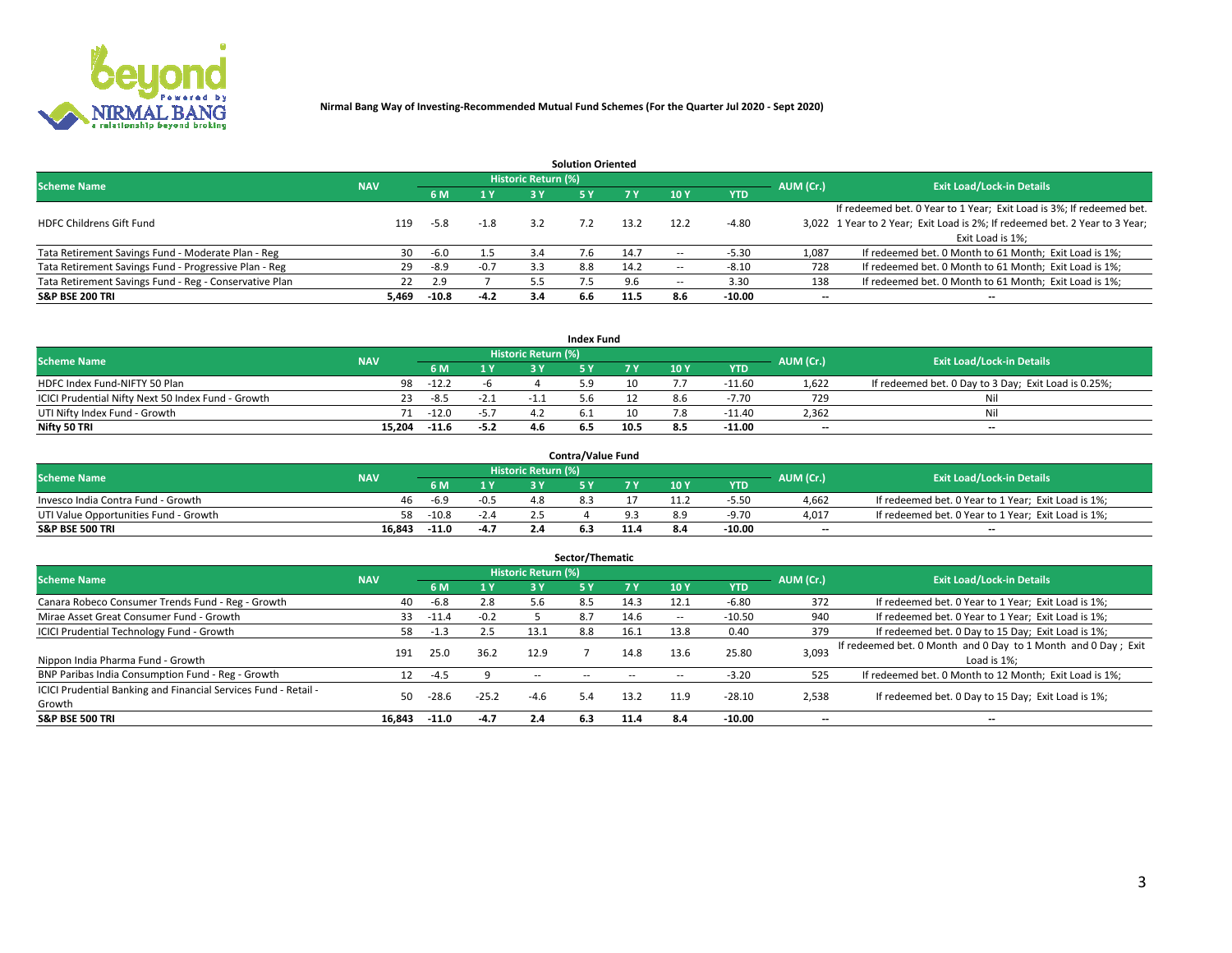

| <b>Dynamic Asset Allocation Funds</b>                   |                                                                |        |        |     |     |        |                          |            |                          |                                                          |  |  |  |  |  |
|---------------------------------------------------------|----------------------------------------------------------------|--------|--------|-----|-----|--------|--------------------------|------------|--------------------------|----------------------------------------------------------|--|--|--|--|--|
|                                                         | <b>Historic Return (%)</b><br><b>Scheme Name</b><br><b>NAV</b> |        |        |     |     |        |                          |            |                          |                                                          |  |  |  |  |  |
|                                                         |                                                                | 6 M    | 1 Y    |     |     |        | <b>10Y</b>               | <b>YTD</b> | AUM (Cr.)                | <b>Exit Load/Lock-in Details</b>                         |  |  |  |  |  |
| ICICI Prudential Balanced Advantage Fund - Reg - Growth | 36                                                             | $-5.0$ |        | 5.1 |     | 11.4   | 10.7                     | $-4.60$    | 25,409                   | If redeemed bet. 0 Year to 1 Year; Exit Load is 1%;      |  |  |  |  |  |
| Invesco India Dynamic Equity Fund - Growth              | 29                                                             | $-4.7$ | $-1.1$ |     | 5.6 |        | 8.9                      | $-4.40$    | 741                      | If redeemed bet. 0 Month to 3 Month; Exit Load is 0.25%; |  |  |  |  |  |
| Nippon India Balanced Advantage Fund - Growth           | 89                                                             | -5.6   | $-2.3$ | 2.9 | 4.د |        | 8.9                      | $-5.20$    | 2,782                    | If redeemed bet. 0 Month to 12 Month; Exit Load is 1%;   |  |  |  |  |  |
| SBI Dynamic Asset Allocation Fund - Reg - Growth        | 13.                                                            | $-7.5$ | $-2.9$ |     |     | $\sim$ | $\overline{\phantom{a}}$ | $-7.00$    | 576                      | If redeemed bet. 0 Month to 12 Month; Exit Load is 1%;   |  |  |  |  |  |
| NIFTY 50 Hybrid Composite Debt 65:35 Index              | 10,259                                                         | $-3.4$ | 2.4    | 6.8 |     | 10.4   |                          | $-2.90$    | $\overline{\phantom{a}}$ |                                                          |  |  |  |  |  |

| <b>Hybrid Aggressive</b>                        |                                                                |         |        |     |               |        |      |            |                          |                                                        |  |  |  |  |  |
|-------------------------------------------------|----------------------------------------------------------------|---------|--------|-----|---------------|--------|------|------------|--------------------------|--------------------------------------------------------|--|--|--|--|--|
|                                                 | <b>Historic Return (%)</b><br><b>Scheme Name</b><br><b>NAV</b> |         |        |     |               |        |      |            |                          |                                                        |  |  |  |  |  |
|                                                 |                                                                | 6 M     | 1 Y    |     |               | 7 V    | 10Y  | <b>YTD</b> | AUM (Cr.)                | <b>Exit Load/Lock-in Details</b>                       |  |  |  |  |  |
| Canara Robeco Equity Hybrid Fund - Growth       | 165                                                            | -2.5    | 4.3    | 5.9 |               |        | 10.9 | -1.60      | 3,041                    | If redeemed bet. 0 Year to 1 Year; Exit Load is 1%;    |  |  |  |  |  |
| SBI Equity Hybrid Fund - Growth                 | 136                                                            | $-7.2$  | 0.2    |     |               | 13.4   | 10.5 | $-6.60$    | 30,192                   | If redeemed bet. 0 Month to 12 Month; Exit Load is 1%; |  |  |  |  |  |
| Mirae Asset Hybrid - Equity Fund - Reg - Growth |                                                                | -6.4    | $-0.5$ |     | $\sim$ $\sim$ | $\sim$ | --   | -5.80      | 3,468                    | If redeemed bet. 0 Year to 1 Year; Exit Load is 1%;    |  |  |  |  |  |
| ICICI Prudential Equity & Debt Fund - Growth    | 126                                                            | $-10.8$ | $-6.2$ |     |               | 12.3   | 11.4 | $-10.30$   | 17,615                   | If redeemed bet. 0 Year to 1 Year; Exit Load is 1%;    |  |  |  |  |  |
| NIFTY 50 Hybrid Composite Debt 65:35 Index      | 10.259                                                         | -3.4    | 2.4    | 6.8 |               | 10.4   |      | $-2.90$    | $\overline{\phantom{a}}$ | $- -$                                                  |  |  |  |  |  |

| <b>Arbitrage Fund</b>                      |            |    |     |     |                     |  |        |        |      |           |                                                          |  |  |  |
|--------------------------------------------|------------|----|-----|-----|---------------------|--|--------|--------|------|-----------|----------------------------------------------------------|--|--|--|
| <b>Scheme Name</b>                         | <b>NAV</b> |    |     |     | Historic Return (%) |  |        |        |      | AUM (Cr.) | <b>Exit Load/Lock-in Details</b>                         |  |  |  |
|                                            |            |    | 1 M | 3 M |                     |  |        |        | YTD  |           |                                                          |  |  |  |
| IDFC Arbitrage Fund - Reg - Growth         |            |    |     |     | 3.8                 |  |        |        | 4.20 | 8,237     | If redeemed bet. 0 Month to 1 Month; Exit Load is 0.25%; |  |  |  |
| Kotak Equity Arbitrage Fund - Reg - Growth |            | 28 |     |     |                     |  |        |        | 5.00 | 15,854    | If redeemed bet. 0 Day to 30 Day; Exit Load is 0.25%;    |  |  |  |
| Tata Arbitrage Fund - Reg - Growth         |            |    |     |     |                     |  | $\sim$ | $\sim$ | 5.90 | 2,062     | If redeemed bet. 0 Day to 30 Day; Exit Load is 0.25%;    |  |  |  |
| Nippon India Arbitrage Fund - Growth       |            | 20 | 2.8 |     | 4.8                 |  |        |        | 5.10 | 7,847     | If redeemed bet. 0 Month to 1 Month; Exit Load is 0.25%; |  |  |  |

| Overnight Fund                                      |            |     |     |                            |     |     |                          |                 |           |                                  |  |  |  |  |
|-----------------------------------------------------|------------|-----|-----|----------------------------|-----|-----|--------------------------|-----------------|-----------|----------------------------------|--|--|--|--|
| <b>Scheme Name</b>                                  | <b>NAV</b> |     |     | <b>Historic Return (%)</b> |     |     | <b>YTM</b>               | Avg             | AUM (Cr.) | <b>Exit Load/Lock-in Details</b> |  |  |  |  |
|                                                     |            | 1 W | 2 W | 1 M                        | 3 M | 1 Y |                          | <b>Maturity</b> |           |                                  |  |  |  |  |
| Aditya Birla Sun Life Overnight Fund - Reg - Growth | 1,087      | 2.9 | 2.9 | 2.8                        | 2.9 |     | 3.25                     | $\sim$ $-$      | 7,621     | Nil                              |  |  |  |  |
| HDFC Overnight Fund - Growth                        | 2,977      | 2.9 | 2.8 |                            | 2.8 |     | 3.18                     | $\sim$ $-$      | 13,989    | Nil                              |  |  |  |  |
| ICICI Prudential Overnight Fund - Reg - Growth      | 108        | 2.9 | 2.9 | 2.8                        | 2.8 |     | 3.19                     | $\sim$ $-$      | 10,011    | Nil                              |  |  |  |  |
| Nippon India Overnight Fund - Reg - Growth          | 108        |     | 2.9 | 2.8                        |     |     | 3.24                     | --              | 5,363     | Nil                              |  |  |  |  |
| Kotak Overnight Fund - Reg - Growth                 | 1,073      |     | 2.8 |                            | 2.9 |     | 3.18                     | $\sim$ $-$      | 6,183     | Nil                              |  |  |  |  |
| <b>CRISIL Liquid Fund Index</b>                     | $- -$      | 3.9 |     | 4.4                        | 4.9 | 5.7 | $\overline{\phantom{a}}$ | --              | $-$       | $- -$                            |  |  |  |  |

### **Overnight Fund**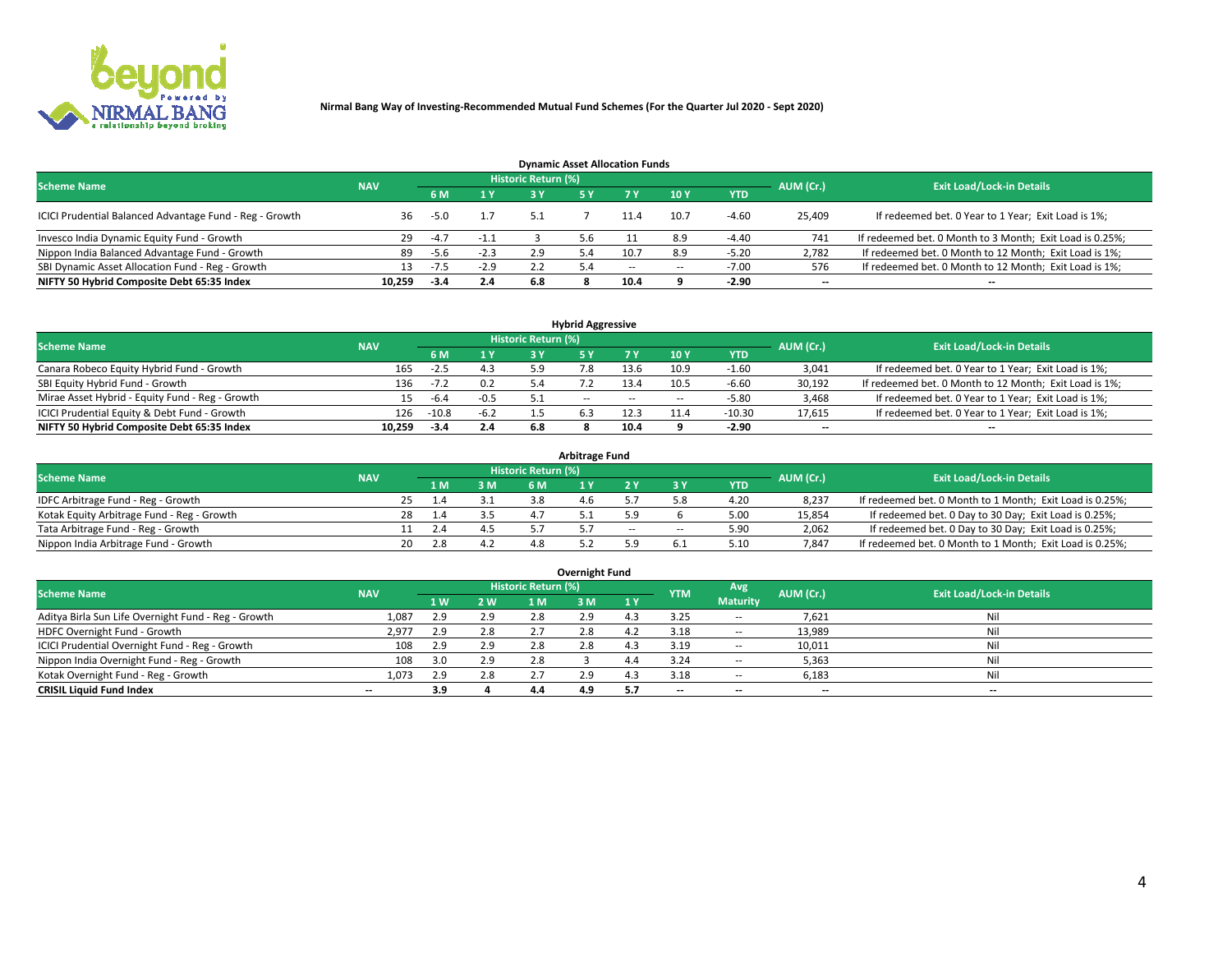

| <b>Liquid Funds</b>                              |            |                         |     |                            |     |     |            |                 |                          |                                  |  |  |  |  |
|--------------------------------------------------|------------|-------------------------|-----|----------------------------|-----|-----|------------|-----------------|--------------------------|----------------------------------|--|--|--|--|
| <b>Scheme Name</b>                               | <b>NAV</b> |                         |     | <b>Historic Return (%)</b> |     |     | <b>YTM</b> | <b>Avg</b>      | AUM (Cr.)                | <b>Exit Load/Lock-in Details</b> |  |  |  |  |
|                                                  |            | 1 W                     | 2 W | 1 M                        | : M | 1Y  |            | <b>Maturity</b> |                          |                                  |  |  |  |  |
| Aditya Birla Sun Life Liquid Fund - Reg - Growth | 322        |                         | 3.8 |                            |     | . հ | 4.06       | $\sim$ $-$      | 36,679                   | *Ref Footnote                    |  |  |  |  |
| ICICI Prudential Liquid Fund - Reg - Growth      | 296        | 3.3                     | 3.5 |                            | 4.O |     | 4.07       | $\sim$ $-$      | 57,335                   | *Ref Footnote                    |  |  |  |  |
| Kotak Liquid Fund - Reg - Growth                 | 4,050      | 3.3                     | 3.5 |                            |     |     | 3.64       | $\sim$ $-$      | 36,040                   | *Ref Footnote                    |  |  |  |  |
| Nippon India Liquid Fund - Growth                | 4,887      | $\overline{\mathbf{3}}$ | 3.5 | 4.1                        | 4.8 |     | 3.89       | $\sim$ $-$      | 30,604                   | *Ref Footnote                    |  |  |  |  |
| Mahindra Manulife Liquid Fund - Reg - Growth     | 1,299      | 3.3                     | 3.6 | 3.9                        | 4.O |     |            | $\sim$ $-$      | 2,144                    | *Ref Footnote                    |  |  |  |  |
| <b>CRISIL Liquid Fund Index</b>                  | $- -$      | 3.9                     |     | 4.4                        | 4.9 | 5.7 | $- -$      | $- -$           | $\overline{\phantom{a}}$ | $\hspace{0.05cm} \cdots$         |  |  |  |  |

| <b>Ultra Short Fund</b>                      |            |      |      |                            |  |        |            |                 |                          |                                  |  |  |  |  |
|----------------------------------------------|------------|------|------|----------------------------|--|--------|------------|-----------------|--------------------------|----------------------------------|--|--|--|--|
| <b>Scheme Name</b>                           | <b>NAV</b> |      |      | <b>Historic Return (%)</b> |  |        | <b>YTM</b> | Avg             | AUM (Cr.)                | <b>Exit Load/Lock-in Details</b> |  |  |  |  |
|                                              |            | 1 M. | 3 M  | 6 M                        |  |        |            | <b>Maturity</b> |                          |                                  |  |  |  |  |
| HDFC Ultra Short Term Fund - Reg - Growth    |            | 10.8 | 10.5 |                            |  | $\sim$ | 5.39       | $\sim$ $-$      | 7.697                    | Nil                              |  |  |  |  |
| L&T Ultra Short Term Fund - Growth           |            | 7.3  | 8.8  |                            |  |        | 4.38       | <b>COLUM</b>    | 1.960                    | Nil                              |  |  |  |  |
| <b>NIFTY Ultra Short Duration Debt Index</b> | 4,142      | 6.8  | 7.6  | 6.8                        |  |        | $- -$      | $- -$           | $\overline{\phantom{a}}$ | $-$                              |  |  |  |  |

| <b>Money Market Fund</b>                                |            |      |      |                     |     |       |                          |                 |                          |                                  |  |  |  |  |
|---------------------------------------------------------|------------|------|------|---------------------|-----|-------|--------------------------|-----------------|--------------------------|----------------------------------|--|--|--|--|
| <b>Scheme Name</b>                                      | <b>NAV</b> |      |      | Historic Return (%) |     |       | <b>YTM</b>               | Avg             | AUM (Cr.)                | <b>Exit Load/Lock-in Details</b> |  |  |  |  |
|                                                         |            | 1 M  | 3 M  | 6 M                 |     | 3 Y   |                          | <b>Maturity</b> |                          |                                  |  |  |  |  |
| Aditya Birla Sun Life Money Manager Fund - Reg - Growth | 277        | 10.4 | 10.8 | 8.7                 | 8.1 | 7.9   | 4.91                     | $\sim$ $-$      | 9,214                    | Nil                              |  |  |  |  |
| HDFC Money Market Fund - Growth                         | 4.297      | 10.8 | 11.5 | 8.8                 | 8.1 |       | 4.76                     | $\sim$ $\sim$   | 8,422                    | Nil                              |  |  |  |  |
| Tata Money Market Fund - Reg - Growth                   | 3,534      | 9.4  | 10.1 | 8.2                 |     |       |                          | $\sim$ $-$      | 424                      | Nil                              |  |  |  |  |
| <b>CRISIL Liquid Fund Index</b>                         | $- -$      | 4.4  | 4.9  |                     |     | $- -$ | $\overline{\phantom{a}}$ | $- -$           | $\overline{\phantom{a}}$ | $\overline{\phantom{a}}$         |  |  |  |  |

|                                       |            |      |      |                     | <b>Short Term Fund</b> |     |      |                 |           |                                  |
|---------------------------------------|------------|------|------|---------------------|------------------------|-----|------|-----------------|-----------|----------------------------------|
| <b>Scheme Name</b>                    | <b>NAV</b> |      |      | Historic Return (%) |                        |     | YTM  | Avg             | AUM (Cr.) | <b>Exit Load/Lock-in Details</b> |
|                                       |            | 1 M  | 3 M  | 6 M                 |                        | 2V  |      | <b>Maturity</b> |           |                                  |
| HDFC Short Term Debt Fund - Growth    | 24         | 32.9 | 23.8 | 14.2                | 12.1                   | 8.9 | 7.26 | $\sim$ $-$      | 11,138    | M                                |
| Nippon India Short Term Fund - Growth | 39         | 26.3 | 19.2 |                     | 10.6                   |     |      | $\sim$ $-$      | 6,825     | N                                |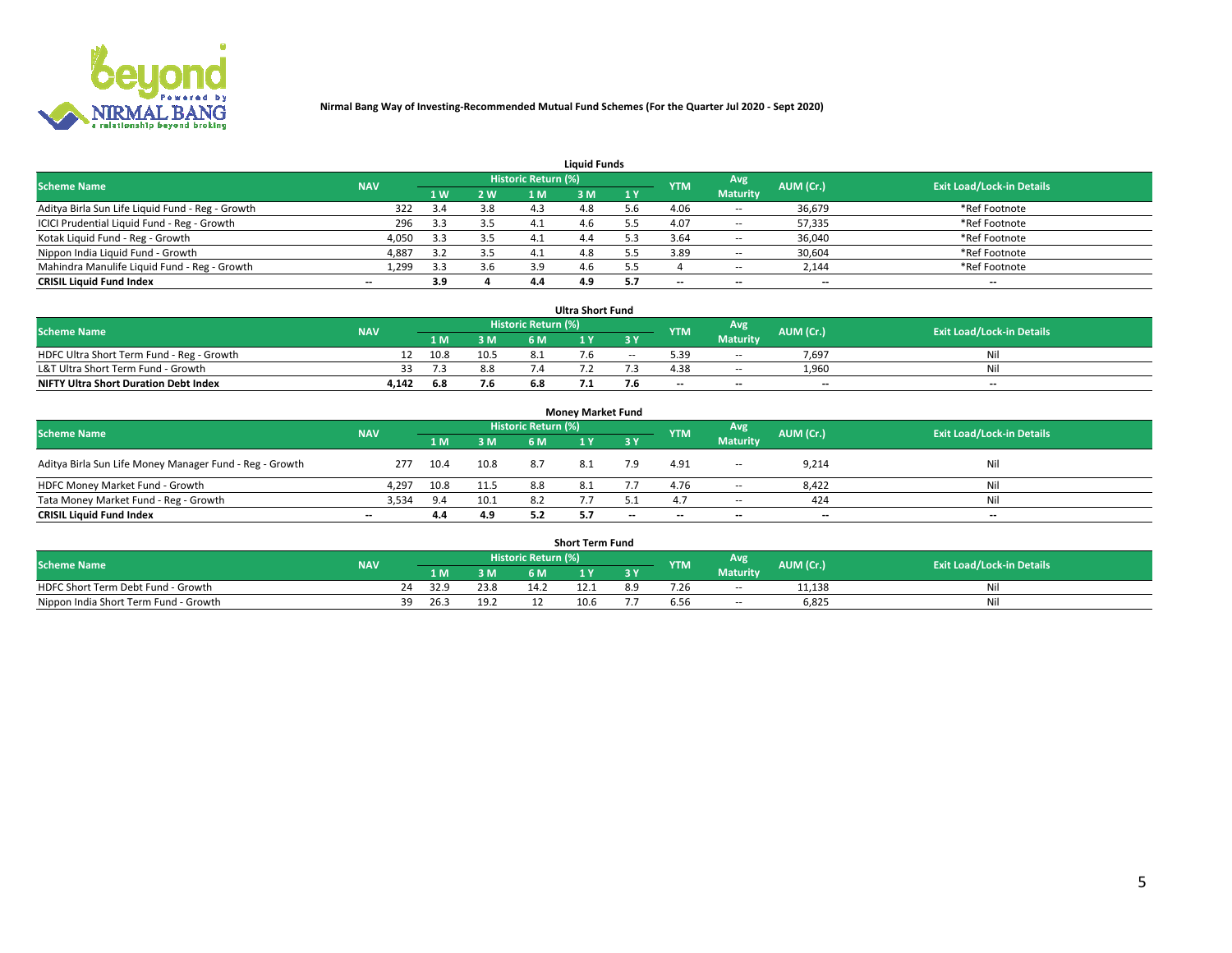

| <b>Low Duration Fund</b>                  |            |      |                 |                     |     |     |            |                 |           |                                  |  |  |  |  |
|-------------------------------------------|------------|------|-----------------|---------------------|-----|-----|------------|-----------------|-----------|----------------------------------|--|--|--|--|
| <b>Scheme Name</b>                        | <b>NAV</b> |      |                 | Historic Return (%) |     |     | <b>YTM</b> | Avg             | AUM (Cr.) | <b>Exit Load/Lock-in Details</b> |  |  |  |  |
|                                           |            | L M. | 3 M             | 6 M                 |     | 3 Y |            | <b>Maturity</b> |           |                                  |  |  |  |  |
| Axis Treasury Advantage Fund - Growth     | 2.328      | 16.4 | 13.5            | Q 3                 | 8.9 |     |            | $\sim$ $-$      | 4,955     | Nil                              |  |  |  |  |
| Canara Robeco Savings Fund - Reg - Growth |            | 12.7 | 11 <sub>0</sub> | 8.4                 |     |     | 4.62       | $- -$           | 1,049     | Nil                              |  |  |  |  |
| IDFC Low Duration Fund - Reg - Growth     | 29         | 16.4 |                 |                     | 8.6 |     | 4.59       | <b>COLUM</b>    | 4,575     | Nil                              |  |  |  |  |

| <b>Banking &amp; PSU Bond Funds</b>                                                                                           |  |    |      |      |      |      |  |      |                 |       |    |  |  |  |
|-------------------------------------------------------------------------------------------------------------------------------|--|----|------|------|------|------|--|------|-----------------|-------|----|--|--|--|
| Historic Return (%)<br>Avg<br><b>Exit Load/Lock-in Details</b><br>AUM (Cr.)<br><b>Scheme Name</b><br><b>NAV</b><br><b>YTM</b> |  |    |      |      |      |      |  |      |                 |       |    |  |  |  |
|                                                                                                                               |  |    | 1 M  | 3 M  | 6 M  |      |  |      | <b>Maturity</b> |       |    |  |  |  |
| HDFC Banking and PSU Debt Fund - Reg - Growth                                                                                 |  |    | 31.0 | 22.4 | 13.4 |      |  | 6.94 | $\sim$ $-$      | 6.416 | Ni |  |  |  |
| Kotak Banking and PSU Debt Fund - Reg - Growth                                                                                |  | 49 | 29.6 | 24.2 | 14.3 |      |  |      | $\sim$ $-$      | 7.146 | Ni |  |  |  |
| Nippon India Banking & PSU Debt Fund - Reg - Growth                                                                           |  | 16 | 28.4 | 24.1 | 15.4 | 12.6 |  | 5.65 | --              | 5.211 | Ni |  |  |  |

| <b>Corporate Bond Funds</b>                         |            |      |      |                            |     |     |            |                 |           |                                                         |  |  |  |  |
|-----------------------------------------------------|------------|------|------|----------------------------|-----|-----|------------|-----------------|-----------|---------------------------------------------------------|--|--|--|--|
| <b>Scheme Name</b>                                  | <b>NAV</b> |      |      | <b>Historic Return (%)</b> |     |     | <b>YTM</b> | Avg             | AUM (Cr.) | <b>Exit Load/Lock-in Details</b>                        |  |  |  |  |
|                                                     |            | 1 M  | 3 M  | 6 M                        |     | 3 Y |            | <b>Maturity</b> |           |                                                         |  |  |  |  |
| ICICI Prudential Corporate Bond Fund - Reg - Growth |            | 28.1 | 23.8 | 14.2                       |     | 8.h | 6.35       | --              | 15.799    |                                                         |  |  |  |  |
| L&T Triple Ace Bond Fund - Reg - Growth             | 56         | 31.2 | 36.6 | 19.8                       |     |     | 6.71       | $\sim$ $-$      | 3,871     | If redeemed bet. 0 Month to 3 Month; Exit Load is 0.5%; |  |  |  |  |
| Kotak Corporate Bond Fund - Std - Growth            | 2,808      | 25.9 | 18.9 |                            | 10. |     |            | $\sim$ $-$      | 4.607     | Nil                                                     |  |  |  |  |

| Credit Risk Fund                           |            |    |      |      |                     |      |     |            |                 |           |                                                           |  |
|--------------------------------------------|------------|----|------|------|---------------------|------|-----|------------|-----------------|-----------|-----------------------------------------------------------|--|
| <b>Scheme Name</b>                         | <b>NAV</b> |    |      |      | Historic Return (%) |      |     | <b>YTM</b> | Avg             | AUM (Cr.) | <b>Exit Load/Lock-in Details</b>                          |  |
|                                            |            |    | 1 M  | 3M   | 6 M                 |      | 3 Y |            | <b>Maturity</b> |           |                                                           |  |
| ICICI Prudential Credit Risk Fund - Growth |            | 22 | 27.4 | 13.6 | 9.8                 | 10.1 | 7.9 | 9.29       | $\sim$ $-$      | 6,562     | If redeemed bet. 0 Year to 1 Year; Exit Load is 1%;       |  |
| HDFC Credit Risk Debt Fund - Reg - Growth  |            |    | 42.3 | 14.2 | 10.1                |      | 7.2 | 10.53      |                 | 6,309     | If redeemed bet. 0 Month to 12 Month; Exit Load is 1%; If |  |
|                                            |            |    |      |      |                     |      |     |            | $\sim$ $-$      |           | redeemed bet. 12 Month to 18 Month; Exit Load is 0.5%;    |  |
|                                            |            |    |      |      |                     |      |     |            |                 |           | If redeemed bet. 0 Month to 12 Month; Exit Load is 3%; If |  |
| SBI Credit Risk Fund - Growth              |            | 33 | 27.1 | 14.2 |                     | 8.9  | 6.8 | 8.77       | $\sim$ $-$      | 3,895     | redeemed bet. 12 Month to 24 Month; Exit Load is 1.5%; If |  |
|                                            |            |    |      |      |                     |      |     |            |                 |           | redeemed bet. 24 Month to 36 Month; Exit Load is 0.75%;   |  |

| <b>Floater Fund</b>                      |            |                              |      |                              |     |   |   |            |                 |           |                                                         |  |
|------------------------------------------|------------|------------------------------|------|------------------------------|-----|---|---|------------|-----------------|-----------|---------------------------------------------------------|--|
| <b>Scheme Name</b>                       | <b>NAV</b> | <b>Historic Return (%)</b> ا |      |                              |     |   |   | <b>YTM</b> | Avg             | AUM (Cr.) | <b>Exit Load/Lock-in Details</b>                        |  |
|                                          |            |                              | 1 M  | ЗM                           | 6 M | . | . |            | <b>Maturity</b> |           |                                                         |  |
| Nippon India Floating Rate Fund - Growth |            | 34                           | 30.0 | $\sim$ $\sim$ $\sim$<br>43., |     |   |   |            | $\sim$          | 11.636    | If redeemed bet. 0 Month to 1 Month; Exit Load is 0.5%; |  |